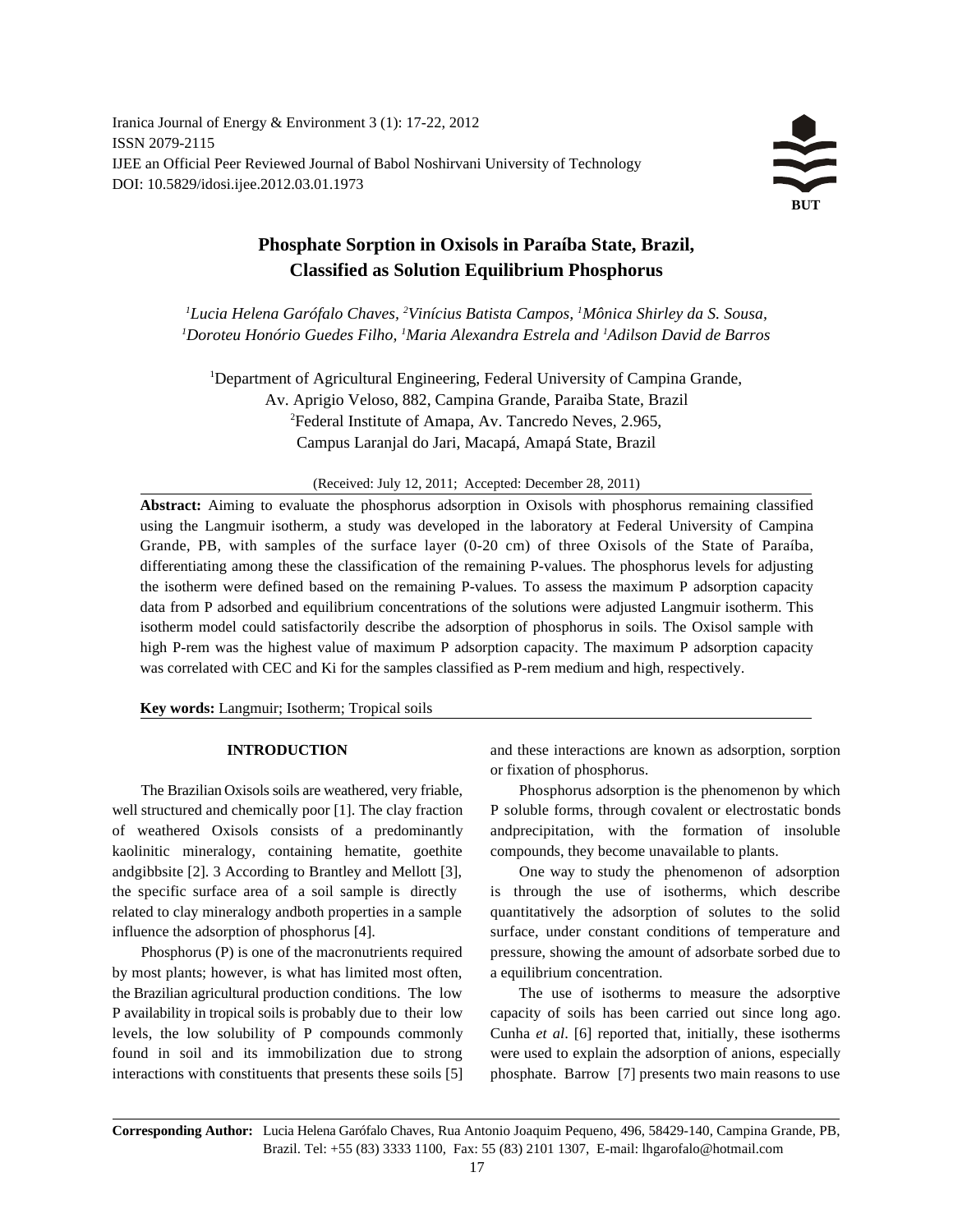models describing adsorption in soils: a) allow to express Based on the results of the P-rem soil samples were numerically the properties of the soil and b) let you know more about the nature of adsorption processes. Several models have been used to describe the adsorption of elements in the soil and among the most cited of them correspond to the Freundlich, Temkim and Langmuir [8].

Langmuir isotherm was used first by Olsen and Watanabe [9] to describe P sorption by soil. Through this isotherm is possible to calculate the maximum adsorption capacity of phosphorus and the constant related to adsorption energy. These parameters can be related to several soil properties [10, 11]. According to Woodruff and Kamprath [12], the maximum adsorption capacity of phosphorus value, which reveals what may happen with phosphorus added to soil, has been used as an estimate of the amount of nutrient required to condition the soil for maximum growth of plants.

According to Alvarez V. *et al*. [13], another attribute that can measure the activity of soil adsorption is the remaining phosphorus (P-rem). The P-rem refers to the P concentration that remains in solution after shaking a soil sample for a certain period with a solution with known initial P concentration. This index estimates the maximum adsorption capacity of phosphorus. The advantage of using P-rem as anion-adsorption index is associated to its simpler and faster determination and the greater P-rem dependency on the soil mineralogy than the clay content [14].

The objective of this study was to evaluate the phosphorus adsorption on Oxisols, located in the Paraiba State, classified with respect to the P-rem.

### **MATERIALS AND METHODS**

To select soil samples classified based on the equilibrium phosphorus (P-rem) 150 topsoil samples (0.0-0.2 m) were collected from Oxisols in two locations in the Paraiba State, Brazil (Areia and Bananeiras). In the first and second city 100 and 50 samples were collected, respectively. These samples were used as air-dried fine earth for Prem determinations according to the reference method proposed by Alvarez V. and Fonseca [15].

Samples of  $5 \text{ cm}^3$  soil in duplicate were weighed into centrifuge bottles and 25 mL of CaCl<sub>2</sub> 0.01 mol  $L^{-1}$ containing 60 mg  $L^1$ of NaH<sub>2</sub>PO<sub>4</sub> solution was added to each bottle. After shaking the supernatant was drawn off and filtered through Whatman 540 paper and the phosphorus in equilibrium solution was determined by ascorbic acid–NH<sub>4</sub>-molybdate blue colourimetric method [16].

classified according to levels high, medium and low. For each level composite samples were formed. With these proceeds to chemical, physical and mineralogical methods according to Embrapa [17] and studies have been conducted on the adsorption of phosphorus.

Phosphorus adsorption capacity in  $0.01$  M CaCl<sub>2</sub> solution, different P concentration (0.0, 35.0, 45.0, 55.0, 70.0, 85.0 and 100.0 mg P  $L^{-1}$ ) using KH<sub>2</sub>PO<sub>4</sub> were developed. Two more half grams of each soil samples were placed in 25 mL solution of all the P concentrations. The suspension was kept over night at about  $25 \pm 2^{\circ}$ C then suspensions were centrifuged and the P in supernatant solution was determined colourimeterically [9]. The difference between the amount of P in supernatant and that added in solution was taken as the amount of P adsorbed. The experiment was run in duplicate, means of which were used for further calculations.

The experimental adsorption data was fitted with the hyperbolic form of Langmuir adsorption isotherm:

$$
x/m = (KbC)/(1 + KC)
$$
 (1)

where C is the concentration of P in soil solution equilibrium in mg  $L^{-1}$ ;  $x/m$  is the amount of P adsorbed in mg g<sup>-1</sup> of soil; b is the adsorption maximum in mg g<sup>-1</sup>; 1/Kb is the Y-intercept and K is the constant, i.e., adsorption affinity in L  $g^{-1}$ . The K and b coefficients Langmuir were computed according to the following linear form of equation:

$$
C/(x/m) = 1/(Kb) + (1/b) C
$$
 (2)

According to Bahia Filho *et al*. [18] and Novais and Smyth [11] the maximum capacity factor of P (CFP max) was calculated by the product of the maximum P adsorption and adsorption energy.

# **RESULTS AND DISCUSSION**

The P-rem values for the soil samples studied ranged from 10.29 to 43.18 mg  $L^{-1}$ . Soil samples collected in the experimental area from Bananeiras city were classified with low P-rem  $(30 - 44 \text{ mg } L^{-1})$  and medium  $(19 - 30 \text{ mg } L^{-1})$  and the other samples collected in the area belonging to the Areia city were classified as high P-rem  $(10 - 19 \text{ mg } L^{-1})$  These results are similar to those of Valladares *et al*. [19]. These authors found P-rem values ranging from 25.3 (medium) at 37 mg  $L^{-1}$  (low) to an Oxisol.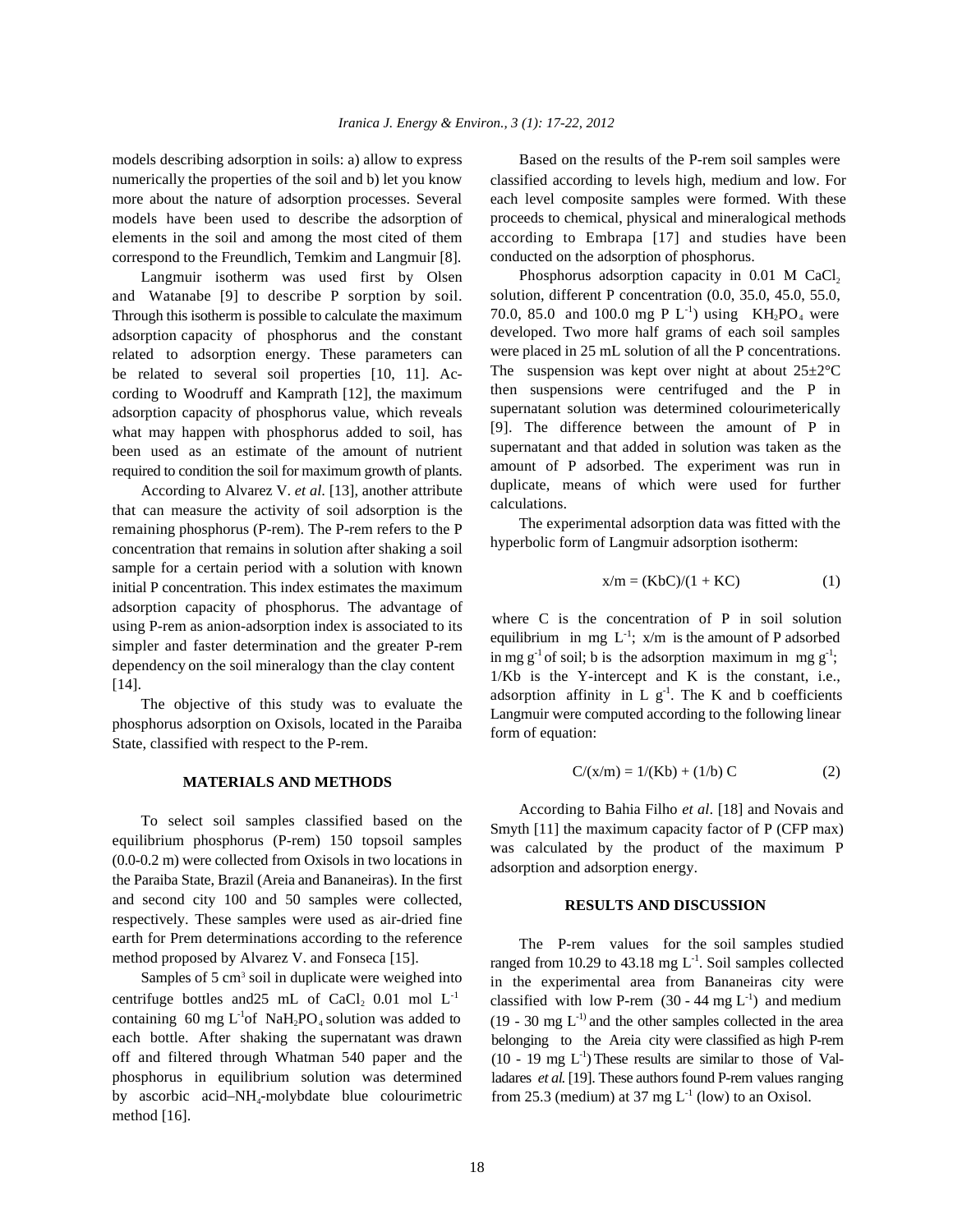| samples used in the study of adsorption     |           |              |            |  |  |
|---------------------------------------------|-----------|--------------|------------|--|--|
|                                             | Oxisols   |              |            |  |  |
| Soil Properties                             | P-Rem Low | P-Rem Medium | P-Rem High |  |  |
| pH                                          | 5,0       | 4,7          | 5,0        |  |  |
| $Ca (cmolc dm-1)$                           | 1,41      | 1,57         | 1,74       |  |  |
| $Mg$ (cmol <sub>c</sub> dm <sup>-1</sup> )  | 1,11      | 0,94         | 1,96       |  |  |
| Na (cmol <sub>c</sub> dm <sup>-1</sup> )    | 0,02      | 0,02         | 0,15       |  |  |
| $K$ (cmol <sub>c</sub> dm <sup>-1</sup> )   | 0.09      | 0,09         | 0,19       |  |  |
| $H + Al (cmolc dm-1)$                       | 4,46      | 4,66         | 6,33       |  |  |
| Al $(cmol_c dm^{-1})$                       | 0,6       | 0,6          | 0,6        |  |  |
| $SB$ (cmol <sub>c</sub> dm <sup>-1</sup> )  | 2,63      | 2,62         | 4,04       |  |  |
| $CEC$ (cmol <sub>c</sub> dm <sup>-1</sup> ) | 7,09      | 7,28         | 10,37      |  |  |
| P-rem $(mg L^{-1})$                         | 33,18     | 28,30        | 10,32      |  |  |
| P available $(mg kg^{-1})$                  | 30,5      | 18.4         | 14,3       |  |  |
| $OC$ (g kg <sup>-1</sup> )                  | 13,9      | 15,3         | 20,8       |  |  |
| Clay $(g \ kg^{-1})$                        | 101,9     | 81,7         | 152,1      |  |  |
| Silt $(g \ kg^{-1})$                        | 37,5      | 47,5         | 67,6       |  |  |
| Sand $(g \ kg^{-1})$                        | 860,6     | 870,8        | 780,3      |  |  |
| SiO <sub>2</sub>                            | 16,7      | 14,0         | 18,4       |  |  |
| $Al_2O_3$                                   | 11,6      | 10,0         | 14,0       |  |  |
| Fe <sub>2</sub> O <sub>3</sub>              | 10,4      | 8,5          | 10,4       |  |  |
| Ki*                                         | 2,45      | 2,38         | 2,23       |  |  |
| $Kr*$                                       | 1,56      | 1,54         | 1,52       |  |  |
| $Al_2O_3/Fe_2O_3$                           | 1,75      | 1,85         | 2,11       |  |  |

Table 1: Chemical, physical and mineralogical characterization Oxisols

*Iranica J. Energy & Environ., 3 (1): 17-22, 2012*

\* ki =  $(SiO_2/Al_2O_3)$ ; kr =  $(SiO_2 \times 1,7)/(Al_2O_3 + Fe_2O_3)$ 

In accordance with the limits for fertility levels [20] the pH of all soil samples were low, corroborating Cavalcante *et al.* [21]; the sum of bases (SB) values were medium  $(1.81 < SB < 3.60$  cmol<sub>1</sub>dm<sup>-1</sup> for soil samples classified as P-rem low and medium and, was high  $(3.60 < SB < 6.00$  cmol.dm<sup>-1</sup>) for the samples classified as high P-rem, resulting in cation exchange capacity at pH 7 (CEC) medium and high, respectively (Table 1). The exchangeable  $Al^{3+}$  contents of soil samples classified in three levels of P-rem were classified as medium  $(0.51 \text{ to } 1.00 \text{ cmol}, \text{dm}^{-1})$  for all samples, whereas the respective values of Al saturation are also classified as low (15.1 - 30%). Alvarez V. *et al.* [13] suggest P-rem as an estimator of the soil acidity buffering capacity for the calculation of lime requirements of cropped soils. In turn, the levels of available phosphorus ranging from low (0 to 20 mg dm<sup>-1</sup>) to high (> 30 mg dm<sup>-1</sup>).

Although the clay values ranged from 81.7 to 152.1 g  $kg^{-1}$  the most soil samples were with similar weathering degrees (Ki from 2.23 to 2.45) (Table 1).

Adsorption data were plotted according to Langmuir equation (Figure 1). It is observed in the adsorption isotherms (Figure 1) that the quantities of P adsorbed by soils increased with the concentration of the equilibrium solution, corroborating with several authors [5, 22, 23].



Fig. 1: Relationship between phosphorus concentration in the equilibrium solution and the amounts adsorbed in soils classified as low (A), medium (B) and high (C) of the solution equilibrium phosphorus (P-rem), estimated by Langmuir method

The slopes of the curves showed that the soils have similar behavior in relation to adsorption of P, noting that the soil had the type L (Langmuir) isotherm, according to Giles *et al*. [24] classification.

This type of isotherm, characterized by low slope, indicating a lower adsorption energy; this is because the adsorption sites available decrease when increasing the coverage of the adsorbent surface. These isotherms characteristics depend on, probably, of soil properties.

The data (Table 2) showed that bonding energy  $(K_L)$  decreased for each soil as adsorption maximum  $(b_L)$ increased corroborating Hussain *et al*. [25]; but nevertheless the highest maximum adsorption estimated by the Langmuir model  $(b<sub>i</sub>)$  was observed in the Oxisol sample classified as high P-Rem confirming the trend observed in Figure 1, in the model of P adsorption as a function of increasing doses of the element (Table 2).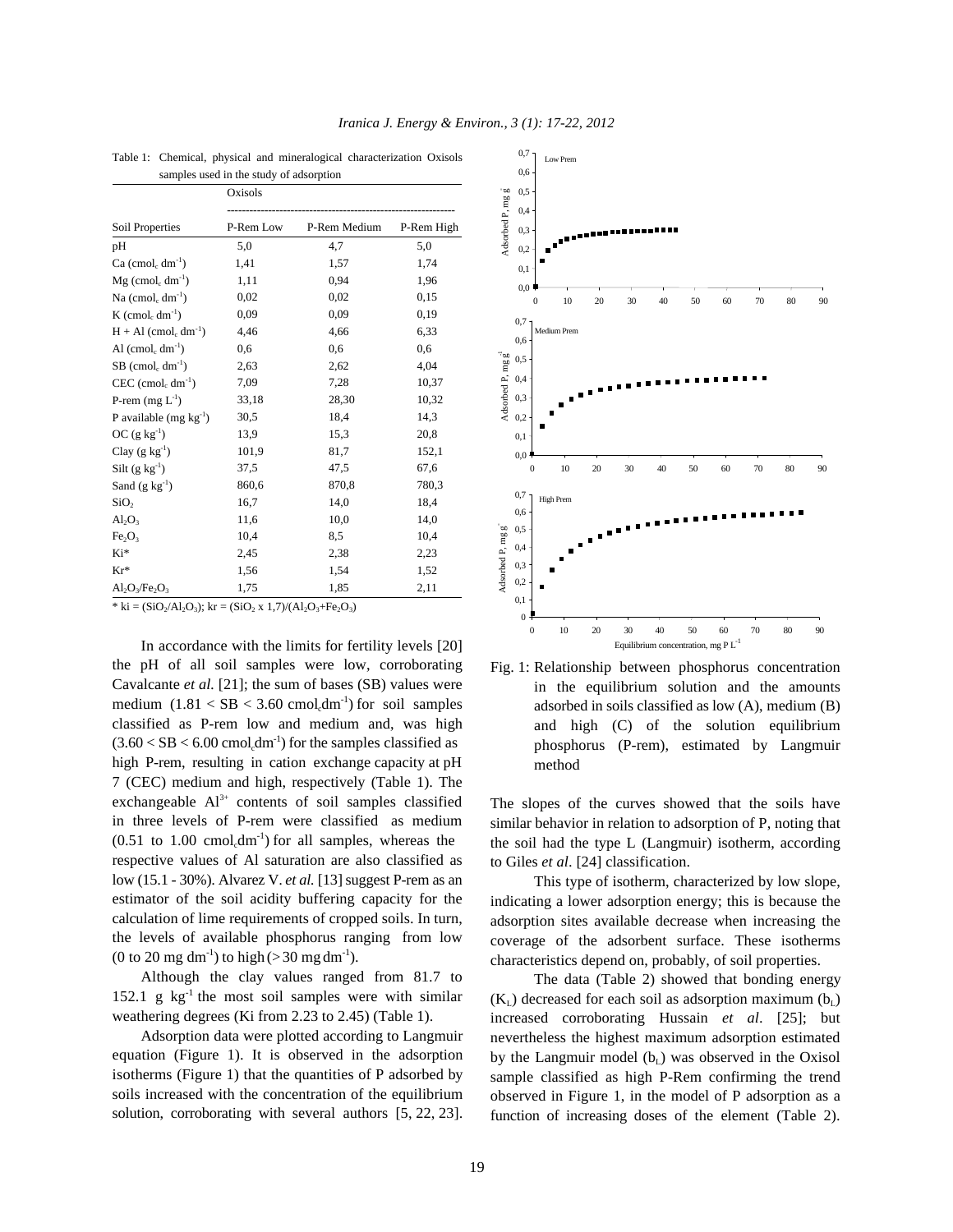Table 2: Adjustment parameters of the Langmuir equation for data adsorption of phosphorus in Oxisols classified according to solution equilibrium phosphorus (P-rem)

|          | Langmuir               |               |               |               |  |  |
|----------|------------------------|---------------|---------------|---------------|--|--|
|          |                        | K,            | $b_1$         | <b>CFPmax</b> |  |  |
| $CPRem*$ | Equation               | $(L mg^{-1})$ | $(mg g^{-1})$ | $(mL g^{-1})$ |  |  |
| Low      | $x/m=(0.384*0.318*C)$  |               |               |               |  |  |
|          | $/(1+0.384C)$          | 0,3843        | 0.3176        | 122.05        |  |  |
| Medium   | $x/m=(0.1722*0.433*C)$ |               |               |               |  |  |
|          | $/(1+0.1722C)$         | 0.1722        | 0.4334        | 74.63         |  |  |
| High     | $x/m=(0,109*0,659*C)$  |               |               |               |  |  |
|          | $/(1+0,109C)$          | 0.1094        | 0,6595        | 72.14         |  |  |

\* Soil classification based on the remaining phosphorus;  $K_L$ : Bonding energy; b<sub>L</sub>: Adsorption maximum; CFP<sub>max</sub>: Maximum capacity factor of P.

Table 3: Simple linear correlation coefficients between some soil properties and adsorption parameters

|                 | Linear correlation coefficients<br>Soil classification according to the P-rem |            |  |
|-----------------|-------------------------------------------------------------------------------|------------|--|
| Soil            | Medium                                                                        | High       |  |
| characteristics | $b_{\rm L}$                                                                   | $b_{L}$    |  |
| pH              |                                                                               |            |  |
| <b>OC</b>       |                                                                               |            |  |
| P-rem           | $-0.9603*$                                                                    |            |  |
| Clay            |                                                                               |            |  |
| Ki              |                                                                               | $0.9944**$ |  |
| <b>CEC</b>      | $0.9623*$                                                                     |            |  |

\*; \*\* = significant at 0.5 and at 0.1 level of probability, respectively

This sample showed the highest OC content and clay thus favoring the P adsorption, corroborating with several authors [26, 19, 27]. Clay content appears to be a major factor involved in the P adsorption since the clay is the most active portion of this phenomenon because of its high specific surface area [11, 19, 4].

According Novais and Smyth [11] the reason to have an extensive measurement (amount adsorbed) and another intensive (quality of adsorption) is called CFPmax ( $b<sub>L</sub>$  x "adsorption energy"). According to the results, it is observed that the CFPmax value increased directly as a function of  $K<sub>L</sub>$  and inversely the  $b<sub>L</sub>$ .

The soil samples pH did not affect significantly the constants of soil samples (Table 3) corroborating Moreira *et al.* [28], Chaves *et al*. [23] and Hussain *et al*. [25].

Even with the higher organic carbon (OC) content in soil samples from high P-rem, there was no significant correlation between this and the constants of Langmuir isotherm corroborating Hussain *et al*. [25]. According to Valladares *et al.* [19] and Moreira *et al*. [28] was a positive correlation between the OC levels and  $b_L$  in soils studied, which was not observed in this study.

The P-rem values were only significantly related to the  $b_L$  with the soil sample medium P-rem, contrary to what was observed by Chaves *et al.* [23]. In literature, according to Rolim Neto *et al.* [5], there are studies that illustrate both positive and negative correlations, due to bridges of cations (Al, Fe and Ca) adsorbed, which retain P andthe blocking of adsorption sites by organic acids, respectively.

Unlike Valladares *et al*. [19] and Falcão and Silva [29] there was no significant correlation between the clay and the constants of the isotherm, showing, perhaps, the preponderance of influence of other soil characteristics such as, for example, mineralogical and chemical on the P adsorption.

According to Bahia Filho [30] the soil mineralogy is one of the most decisive factors in the processes related to adsorption of P, since there was high correlation between the Ki level and the  $b<sub>L</sub>$  constants of isotherms.

Although there is an increase in negative charges, which should repel  $H_2PO_4$ , the correlation of CEC shows that it was significant to the  $b<sub>L</sub>$  for the Oxisol sample with medium P-rem (Table 3). According to Moreira *et al.* [28], this correlation may be explained by phosphorus adsorption through the sharing of the valences of the metal cations, mainly Fe and Al, between clay and phosphate ions. Also, the highest cations concentration in solution neutralizes the soil negative charge, reducing the repulsion of the P.

## **CONCLUSION**

Langmuir model could satisfactorily describe the phosphorus adsorption to soils studied. Among the Oxisol samples studied the most phosphorus adsorbed was classified with the high P-rem. The  $b_L$  was positively correlated with the CEC and Ki for the samples classified as medium and high P-rem, respectively.

### **REFERENCES**

- 1. Schaefer, C.E.G.R., R.J. Gilkes and R.B.A. Fernandes, 2004. EDS/SEM study on microaggregates of Brazilian Latosols, in relation to P adsorption and clay fraction attributes. Geoderma, 123: 69-81.
- 2. Melo, V.F., B. Singh, C.E.G.R. Schaefer, R.F. Novais and M.P.F. Fontes, 2001. Chemical and mineralogical properties of kaolinite - rich Brazilian soils. Soil Science Society American Journal, 65: 1324-1333.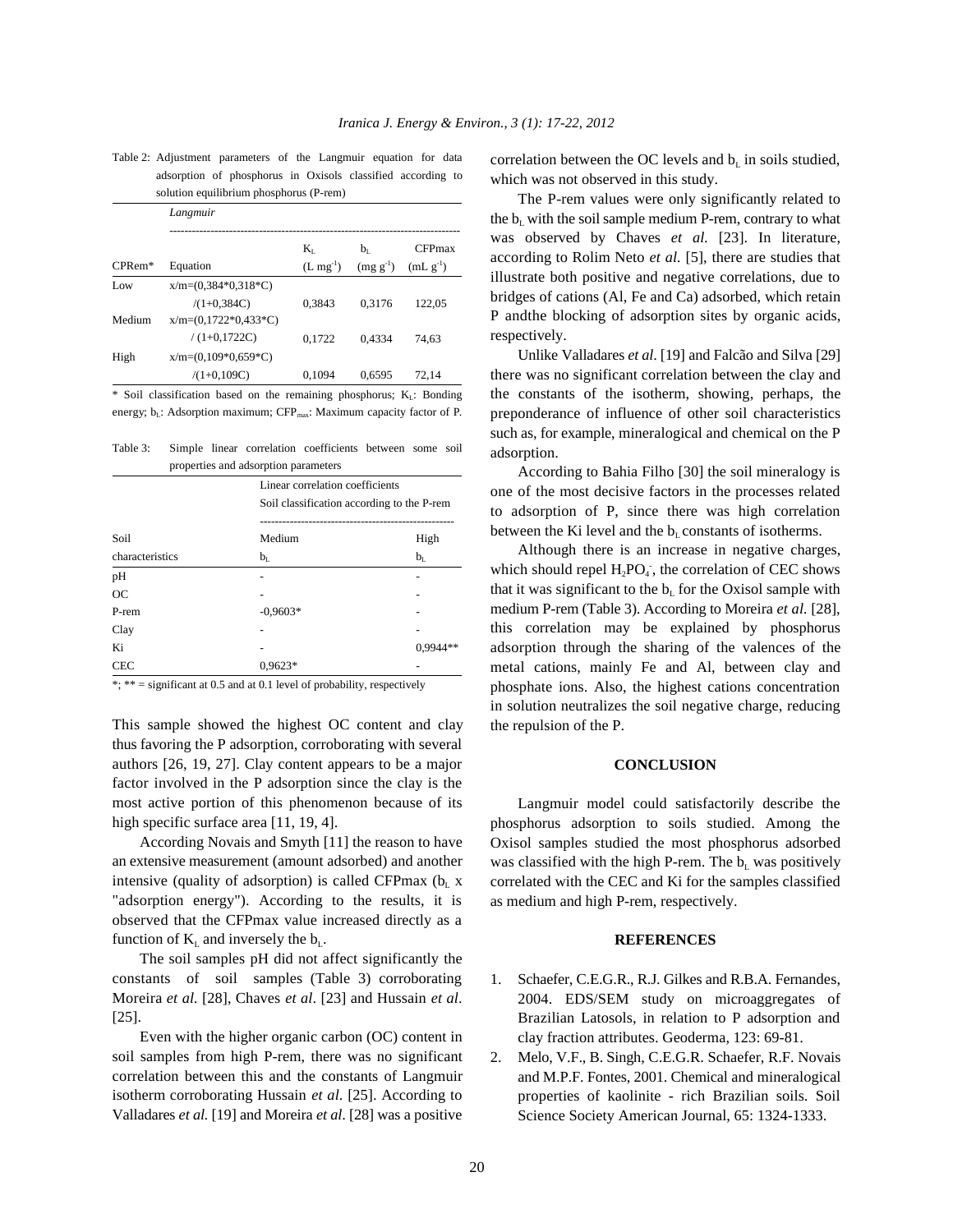- 
- A.C. Rhoden, 2007. Capacidade de adsorção de Solo, 14: 49-55. fósforo em solos de várzea do Estado do Rio 16. Braga, J.M. and B.V. Defelipo, 1972. Relações
- M.M. Correa, E.I. Fernandes Filho and M.M. Ibraimo, Revista Ceres, 19: 124-136. 2004. Adsorção de fósforo, superfície especifica e 17. Empresa Brasileira de Pesquisa Agropecuária – Brasileira de Ciência do Solo, 28: 953-964. Rio de Janeiro: Embrapa, pp: 212.
- de Ciência do Solo, 18: 15-20. Brasileira de Ciência do Solo, 7: 243-249.
- 29: 447-462. baixa. Bragantia, 62: 111-118.
- 8. Sposito, G., 1984. The surface chemistry in soils. New 20. Ribeiro, A.C., P.T.G. Guimarães and V.H. Alvarez
- measured by the Langmuir isotherm. Soil Science Gerais. Viçosa, MG, pp: 359p.
- Universidade Federal Rural do Rio de Janeiro, 31: 1329-1339. pp: 211. 22. Chaves, L.H.G., I.B. Chaves and J.S. Mendes, 2007.
- e planta em condições tropicais. Viçosa, MG, Argissolo. Revista Caatinga, 20: 104-111. Universidade Federal de Viçosa. pp: 399. 23. Chaves, L.H.G., I.B. Chaves, A.K.S. Nascimento and
- phosphorus availability. Soil Science Society of Pesquisa e Tecnologia, 6: 130-139. America Proccedings, 29: 148-150. 24. Giles, C.H., D. Smith and A. Huitson, 2004. A general
- remanescente. Boletim Informativo da Sociedade and Interface Science, 47: 755-765. Brasileira de Ciência do Solo, 25: 27-32. 25. Hussain, A., A. Ghafoor, M. Anwar-Ul-Haq and
- 35: 203-212. Journal of Agriculture & Biology, 5: 349-356.
- 3. Brantley, S.L. and N.P. Mellott, 2000. Surface area and 15. Alvaréz, V., V.H. and D.M. Fonseca, 1990. Definição porosity of primary silicate minerals. American de doses de fósforo para determinação da capacidade Mineralogist, 85: 1767-1783. máxima de adsorção de fosfatos e para ensaios em 4. Ranno, S.K., L.S. Silva, L.C. Gatiboni and casa de vegetação. Revista Brasileira de Ciência do
- Grande do Sul. Revista Brasileira de Ciência do Solo, entre formas de fósforo inorgânico, fósforo 31: 21-28. disponível e material vegetal em solos sob 5. Rolim Neto, F.C., C.E.G.R. Schaefer, L.M. Costa, vegetação de cerrado: I - Trabalhos de laboratório.
	- atributos mineralógicos em solos desenvolvidos de EMBRAPA. Centro Nacional de Pesquisa de Solos, rochas vulcânicas do Alto Paranaíba (MG). Revista 1997. Manual de métodos de análise de solo. 2 ed.
- 6. Cunha, R.C.A., O.A. Camargo and T. Kinjo, 1994. 18. Bahia Filho, A.F.C., J.M. Braga, A.C. Ribeiro and Aplicação de três isotermas na adsorção de zinco em R.F. Novais, 1983. Sensibilidade de extratores Oxissolos, Alfissolos e Ultissolos. Revista Brasileira químicos à capacidade tampão de fósforo. Revista
- 7. Barrow, N.J., 1978. The description of phosphorus 19. Valladares, G.S., M.G. Pereira and L.H.C. Anjos, 2003. adsorption curves. Journal of Soil Science, Adsorção de fósforo em solos de argila de atividade
- York: Oxford University Press, pp: 234. V., 1999. Recomendações para o uso de corretivos e 9. Olsen, S.R. and F.S. Watanabe, 1957. A method to fertilizantes em Minas Gerais - 5ª aproximação. determine a phosphorus adsorption maximum of soil Comissão de Fertilidade do Solo do Estado de Minas
- Society American Journal, 21: 144-149. 21. Cavalcante, E.G.S., M.C. Alves, Z.M. Souza 10. Pereira, M.G., 1996. Formas de Fe, Al e Mn como and G.T. Pereira, 2007. Variabilidade espacial de índices de pedogênese e adsorção de fósforo em atributos quimicos do solo sob diferentes usos e solos do Estado do Rio de Janeiro. Seropédica: manejos. Revista Brasileira de Ciência do Solo,
- 11. Novais, R.F. and T.J. Smyth, 1999. Fósforo em solo Adsorção de fósforo em materiais de Latossolo e
- 12. Woodruff, J.R. and E.J. Kampratt, 1965. Phosphorus A.E.C. Sousa, 2009. Características de adsorção de adsorption as maximum measured by the fósforo em Argissolos, Plintossolos e Cambissolos Langmuir isotherm and its relation hip to do Estado da Paraíba. Revista Engenharia Ambiental:
- 13. Alvaréz, V., V.H., R.F. Novais, L.E. Dias and treatment and classification of the solute J.A. Oliveira, 2000. Determinação e uso do fósforo adsorption isotherm. I. Theoretical. Journal of Colloid
- 14. Cagliari, J., M.R. Veronez and M.E. Alves, 2011. M. Nawaz, 2003. Application of the Langmuir and Remaining phosphorus estimated by pedotransfer Freundlich equations for P adsorption function. Revista Brasileira de Ciência do Solo, phenomenon in saline-sodic soils. International